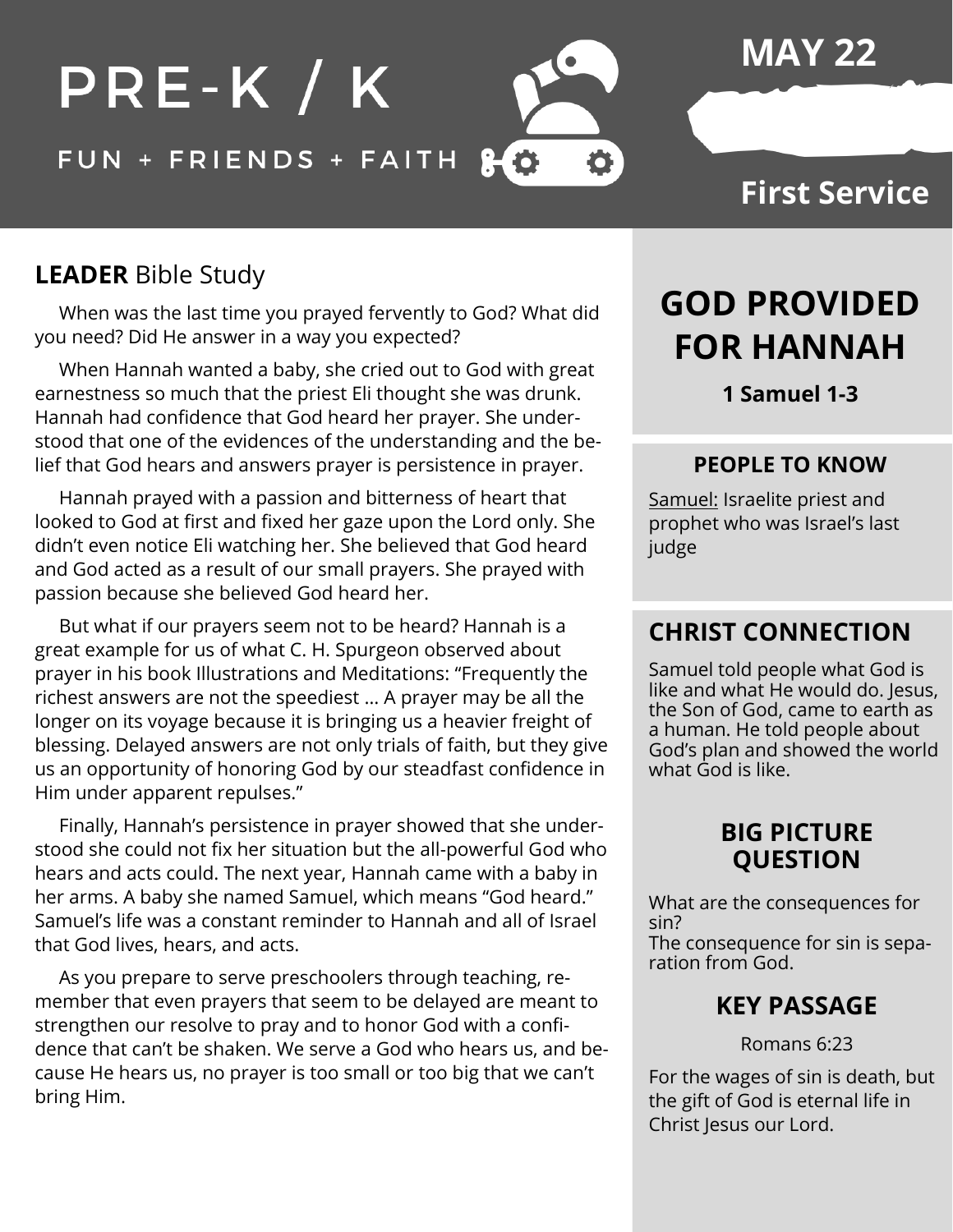

**Busy Hands** 

## **WELCOME AND OPENNG ACTIVITY** */ / "Complete the Pattern", crayons*

 Welcome the children to your classroom and allow time to play as kids arrive. When most children have arrived for first service, ask the children to find a seat at one of the tables and begin with the activity page.

ACTIVITY PAGE: Place the crayons on the tables. Lead preschoolers to complete "Complete the Pattern" on the activity page. Read the directions to the kids: **Study the pattern in each row and circle the items on the right that should come next.** You may want to do the first one with the children to help them complete the rest of the page.

 Say: **Each of these things appears in a repeated pattern in our Bible story today. We will learn about a woman who traveled to the tabernacle where the priest wore special robes, about a baby boy, and about a special message someone heard.** 

#### **SESSION STARTER** */ / "Places of Worship" pictures (2 pictures for each table), Play-Doh, two blankets and other items from the classroom, several sheets of posterboard, construction paper*

 BUILD PLACES OF WORSHIP: Place 2 "Places of Worship" pictures on each table. You may have small groups work together on this project or have each child build a place of worship. Invite preschoolers to build a replica with creative items around the room, such as books, tables, chairs, folded paper, Play-Doh, blankets and so forth. If it would be easier, you could also choose one picture and work together as a class to build it. Encourage creativity but supervise for safety. Remind children that the tabernacle was where the Israelites went to worship God. Give thanks that we can now worship God anywhere, anytime. Say: **God told His people how to build the tabernacle. People would travel from all over Israel to worship God there. It was a long trip for some people, so they could only go once a year. We will learn more about one of those families today.** 

### **TRANSITION AND INTRODUCE** */ / Countdown video, item or picture from home (optional)*

 Gain preschoolers' attention by showing the countdown video, turning the lights off and on, or clapping a simple rhythm for the children to copy. Pretend you are taking a long trip and walk a round-about way to the Bible study area.

 INTRODUCE THE BIBLE STORY: Ask the children to talk about a time they wanted something very badly. What was it, did they get it, and what did they do once they got it? Tell them an ageappropriate personal experience as well. If your experience revolved around anything material that you still have, bring the item or a picture of it to show the children. Say: **Today we are going to learn about a woman who wanted something very badly. When she got it though, she didn't keep it to herself. She gave her gift back to God!**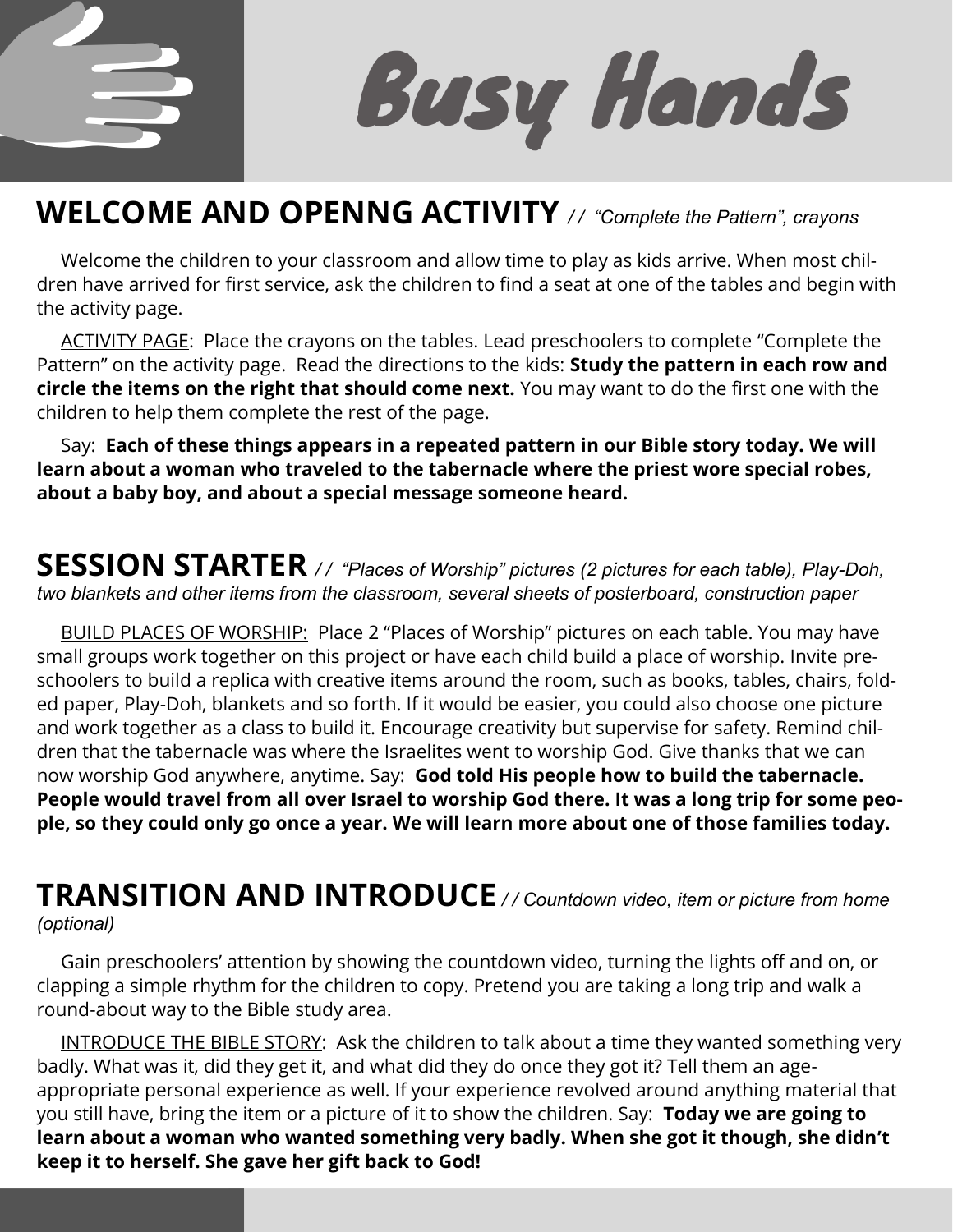

Active Minds

**BIBLE STORY: God Provided for Hannah***/ / Bookmark, Bible, timeline, Bible Story Picture Poster, story printed below, video: "God Provided for Hannah", doll from the classroom, robe from home (optional)*

 Place a bookmark at 1 Samuel 1 in your Bible. Invite a child to open it. Reverently display the open Bible. Say: **Just after the story of Ruth in the Bible comes the Book of 1 Samuel. We know the stories about these people are true because they are in God's Word!** Point to the Bible story picture on the small timeline. Remind children that all the stories in the Bible fit together to tell an even bigger story. The Bible tells us the big story of how God rescues sinners through His Son, Jesus.

TELL THE BIBLE STORY: Tell the following Bible story using the provided storytelling tips and display the Bible Story Picture Poster. You may also show the video provided on the USB.

 STORYTELLING TIPS: *Use props*: Hold a baby doll when mentioning that God gave Hannah a baby boy. Put on a robe (from home) when mentioning that Hannah brought Samuel a new robe each year. *Walk back and forth:* Make exaggerated movements from one side of the storytelling area to the other as you tell about Hannah's trips to the tabernacle and then Samuel's trips to Eli when God called him at night. You may pick and choose which storytelling tips you want to use while telling the story.

#### **GOD PROVIDED FOR HANNAH**

 **A man named Elkanah (el KAY nuh) lived with his wife Hannah in the hill country. Hannah was sad because she did not have any children. Hannah wanted a family. Every year, Elkanah went to the tabernacle to worship God. Hannah went with him. One day, Hannah prayed to God: "Lord, if You give me a son, I will give him to You. He will serve You all of his life."** 

 **Eli the priest was sitting nearby. He watched Hannah pray. Eli thought something was wrong with Hannah. "I am very sad," Hannah told Eli. "I've been telling God how I feel." Eli said, "Go in peace. May God give you what you asked for." Hannah and Elkanah went home, and God did give Hannah what she asked for! After some time, Hannah had a baby boy. She named him Samuel.** 

 **When Samuel was old enough, Hannah took him to the tabernacle. "God gave me what I asked for!" Hannah said. Hannah worshiped God. Then she left Samuel with Eli to serve God, and Hannah went home. Every year, Hannah visited Samuel and brought him a new robe. God gave Hannah many more children.** 

 **Samuel grew older and obeyed God. One night, Samuel was lying in the tabernacle when he heard someone's voice. "Here I am," Samuel replied. He ran to Eli. "Here I am; you called me." But Eli did not call Samuel. Eli told Samuel to lie back down. Again Samuel heard someone call him. "Samuel!" God called Samuel three times. Each time, Samuel ran to Eli. "Here I am," he said. Eli knew it must be God. Eli told Samuel what to say. Samuel lay down. God called, "Samuel, Samuel!"**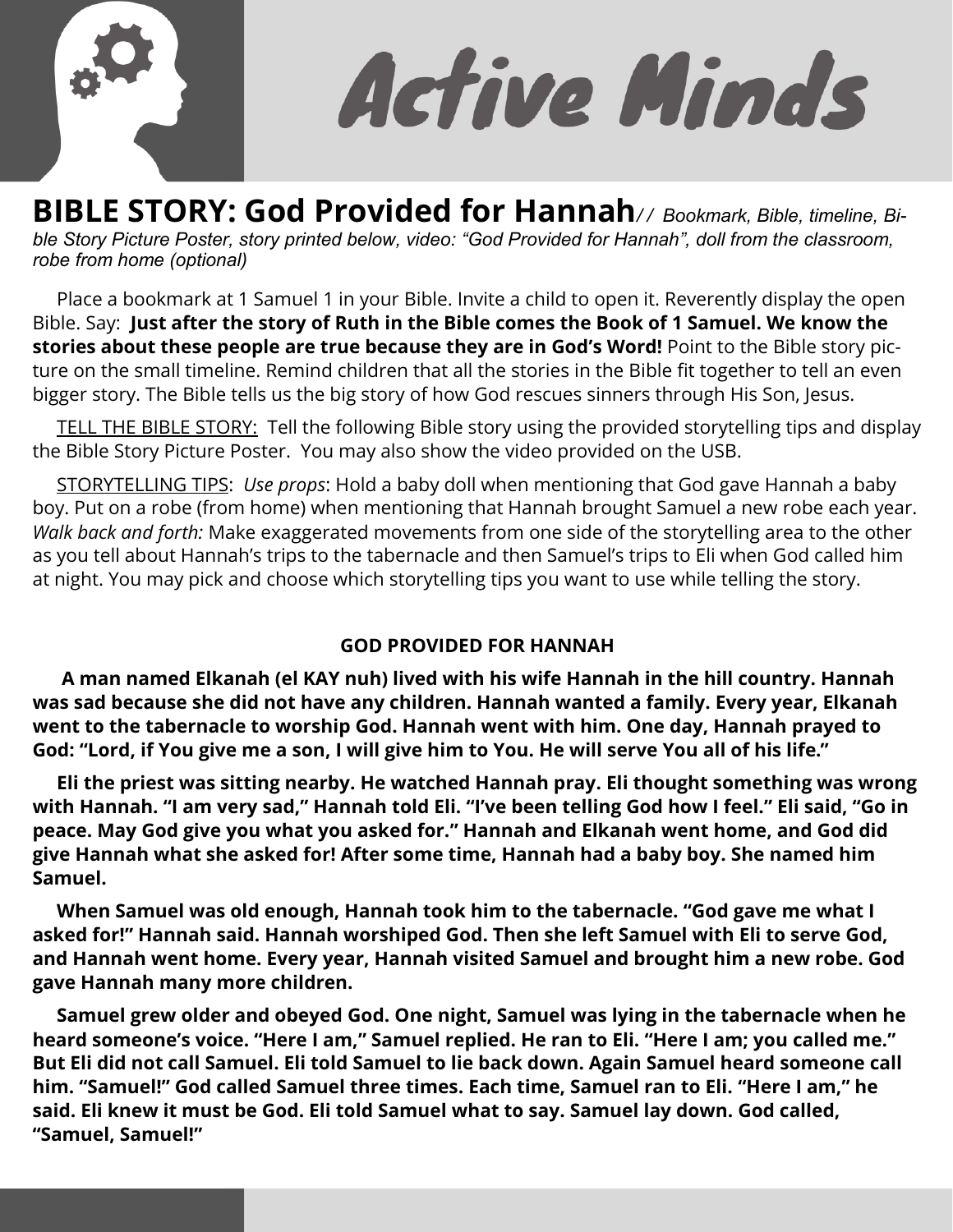

Active Minds

 **This time, Samuel said, "Speak, for Your servant is listening." God told Samuel that He was going to punish Eli's family. Eli's sons were priests in the tabernacle, and they had disobeyed God. The next day, Eli asked Samuel to tell him what God had said. Samuel was afraid because God's message was bad news for Eli, but he told him anyway. As Samuel grew, God was with Samuel, and everyone in Israel knew that Samuel was God's messenger.** 

## **REVIEW THE BIBLE STORY** *// None*

 Say: **Hannah was very sad. Do you remember what Hannah asked God to do for her?** [Allow preschoolers to respond.] **That's right. Hannah prayed with all her heart and asked God to give her a son. God loves for us to tell Him how we feel and ask Him for things.** 

 **How did God answer Hannah's prayer?** [Allow preschoolers to respond.] **Yes, God gave Hannah a son. Hannah did not forget the promise she made to God. When Samuel was old enough, Hannah gave him back to God to serve Him.** 

 **From a young age, God spoke with Samuel and used him to tell people what God is like and what He was going to do. Many years later, God gave a son to another woman who didn't have any children. She also trusted God and her son served God all of His life. Do you know who that is?** Pause for responses. **Yes. His name was Jesus! Jesus showed people what God is like and what He planned to do, too.** 

Ask: **What was your favorite part of today's Bible story?** 

Ask: **What did you learn about God in today's Bible story?** 

Ask: **Where did Samuel serve God?** 

 PRAY: Invite children to close their eyes and think about God as they talk with Him. Say: **God, You are the giver of life. We praise You for creating us and for offering us eternal life through Jesus. Thank You for showing us what You are like through Your Word and Your Son. Help us repent of our sin. Help us trust You no matter what. Help us give our gifts back to You out of love for You. Help us listen to Your voice and obey You. Amen.** 

**KEY PASSAGE** */ / Key Passage Marker, Bible, Key Passage Poster, Key Passage song: "Gift of God" , Big Picture Question Poster* 

 Place the key passage marker at Romans 6:23. Invite a child to open your Bible to the key passage. Read the key passage aloud. You may reference the Key Passage Poster and point to each word as you say it with the children. Then encourage preschoolers to recite the key passage aloud while you lead them silently. The same state of the next page.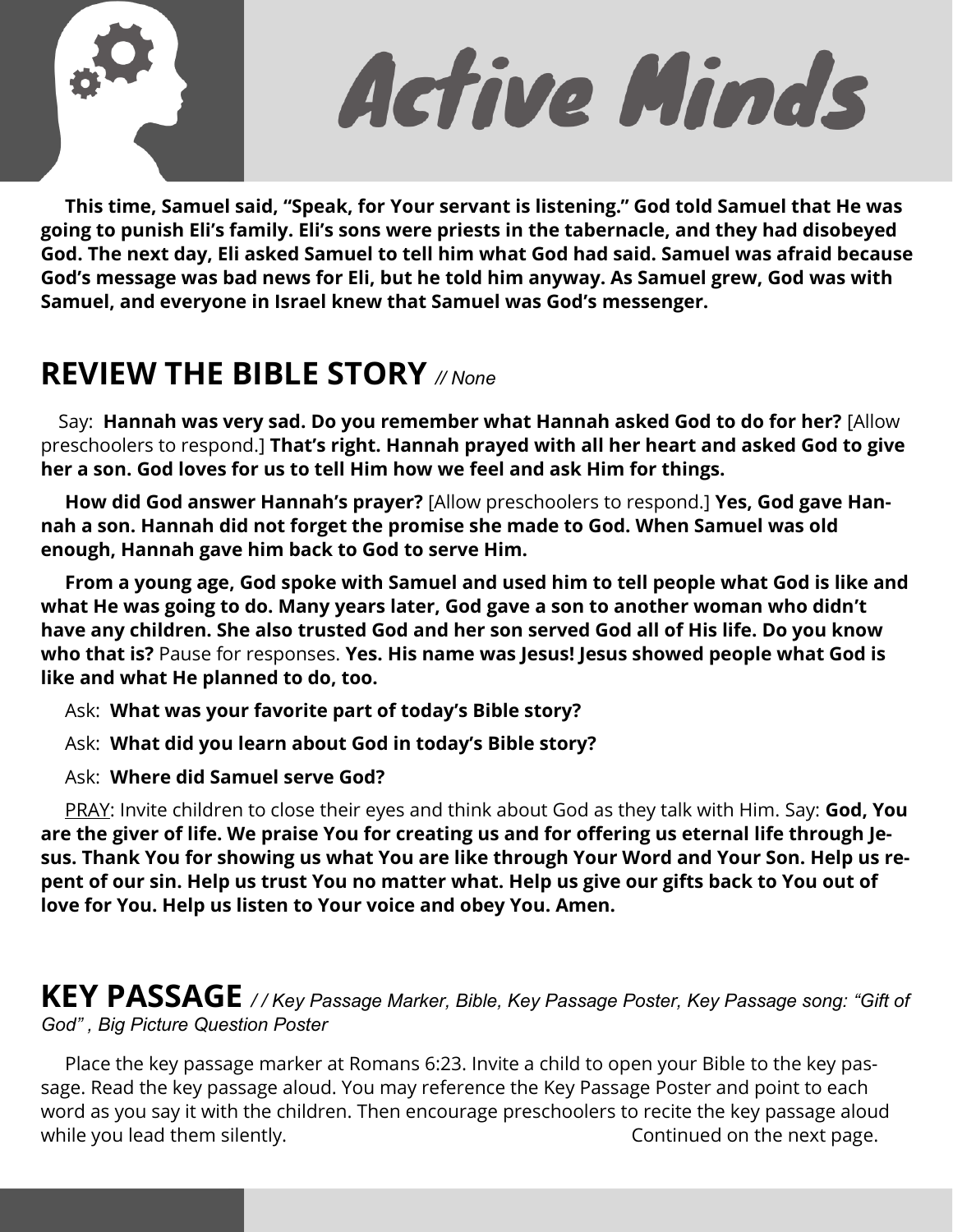

Open Hearts

 Say: **Life is a gift from God. There was nothing that Hannah could do to get a child except trust God, and there is nothing we can do to gain eternal life except trust Jesus! Both physical life and spiritual life are free gifts from God that we could never earn.**

Sing the key passage song, "Gift of God (Romans 6:23)." You may also choose to sing a worship song of your choice.

If there is time, review the Big Picture Question. Display the big picture question poster. Say: **What is the consequence for sin? The consequence for sin is separation from God. It means we would not have a relationship with God. That would be so sad. Jesus took our punishment when He died on the cross for our sin. Anyone who trusts in Jesus can now have eternal life instead! We will find out next week whether Eli's family turned from their sin after Samuel's warning or if they received God's punishment.** 

## **CALL BY NAME** */ / None*

 Instruct kids to sit or lie down in one area of the room. Go to the other side of the room and call a child by name. That child should then run to you and say, "Here I am!" Give the child a message, such as phrases from the key passage, big picture question, or the Bible story. Ask the child to run back to the group and tell the message to the other children. Repeat for each child. If you have a large class, you may want to choose 5 children to participate as runners.

 Say: **God called Samuel by name three times while he was lying down in the tabernacle. Each time, Samuel ran to Eli and said, 'Here I am!' Eli realized that God was calling Samuel. Eli told Samuel what to do. God told Samuel that He was going to punish Eli's family for their sin. Samuel told people what God is like and what He would do. Jesus, the Son of God, told people about God's plan and showed the world what God is like.** *The message that we get to tell about Jesus is good news!* 

#### **TALK ABOUT YOUR GIFTS** */ / Picture of a bicycle, electronic tablet, tasty treat, stuffed animal*

 Display a variety of items or pictures of items that a preschooler might want. Allow a child to select an item he wants and ask him how he could use it to serve someone else. Make suggestions as needed. Use the ideas below or create your own:

- •bicycle: loan it to someone who has to walk everywhere
- •electronic tablet: video call your grandparents every day
- •tasty treat: share it with your brother who had a bad day

Continued on the next day.